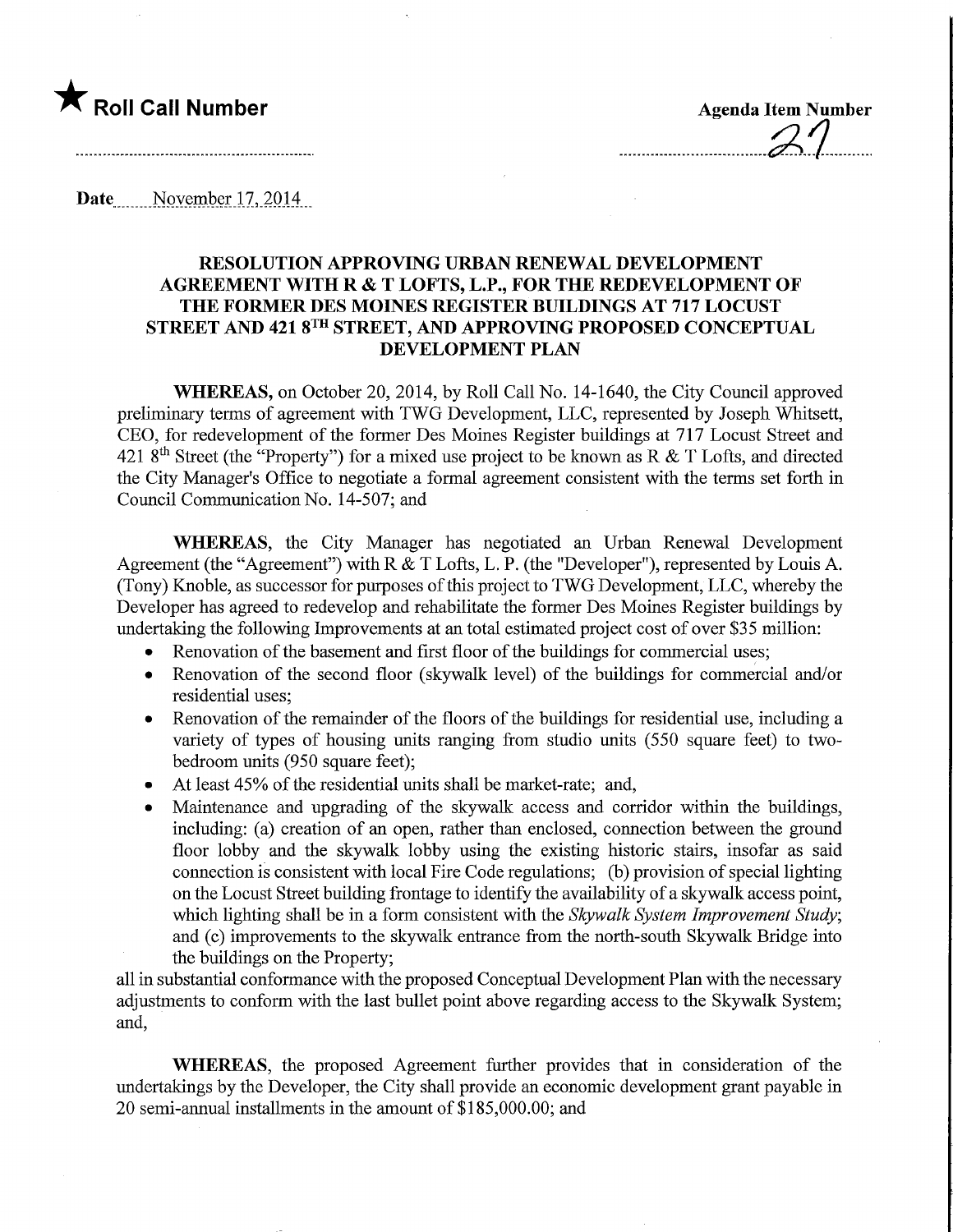

| <b>Agenda Item Number</b> |
|---------------------------|
|                           |
|                           |

.........

-2-

Date November 17, 2014

WHEREAS, the proposed Agreement and Conceptual Development Plan are on file and available for inspection in the office of the City Clerk; and

WHEREAS, at its meeting on October 21,2014, the members of the Urban Design Review Board voted 9-0 in support of a motion to recommend approval of the level of financial assistance as originally proposed, and thereafter on November 4, 2014, the members of the Urban Design Review Board voted 8-0 in support of a motion to recommend approval of the final project design as reflected in the proposed Conceptual Development Plan, subject to the necessary adjustments to conform with the last bullet point identified above regarding access to the Skywalk System.

NOW THEREFORE, BE IT RESOLVED, by the City Council of the City of Des Moines, Iowa, that:

- 1. The City Council hereby makes the following findings in support of the proposed Agreement with the Developer, R & T Lofts, L.P.:
	- a) The economic development incentives for the redevelopment of the Property by the construction of the Improvements are provided by the City to Developer pursuant to the Urban Renewal Law and Chapter 15A of the Code of Iowa, and Developer's obligations under the Agreement to construct the Improvements will generate the following public gains and benefits: (i) it will restore vacant and blighted buildings to productive use; (ii) it will advance the improvement and redevelopment of the Project Area in accordance with the Urban Renewal Plan; (iii) it will encourage further private investment to reverse the pattern of disinvestment and declining property values in the surrounding area; (iv) it will further the City's efforts to retain and create job opportunities within the Project Area which might otherwise be lost; and (v) it will create an environment which will protect the health, safety and general welfare of City residents.
	- b) The construction of the Improvements is a speculative venture and the construction and resulting benefits would not occur without the economic incentives provided by this Agreement; and
	- c) The redevelopment of the Property pursuant to the Agreement, and the fulfillment generally of the Agreement, are in the vital and best interests of City and the health, safety, morals, and welfare of its residents, and in accord with the public purposes and provisions of the applicable state and local laws and requirements under which the project has been undertaken, and warrant the provision of the economic assistance set forth in the Agreement.
- 2. The Conceptual Development Plan, which is Exhibit "B" to the Development Agreement, is hereby approved, subject to the necessary adjustments to conform with the last bullet point identified above regarding access to the skywalk system.